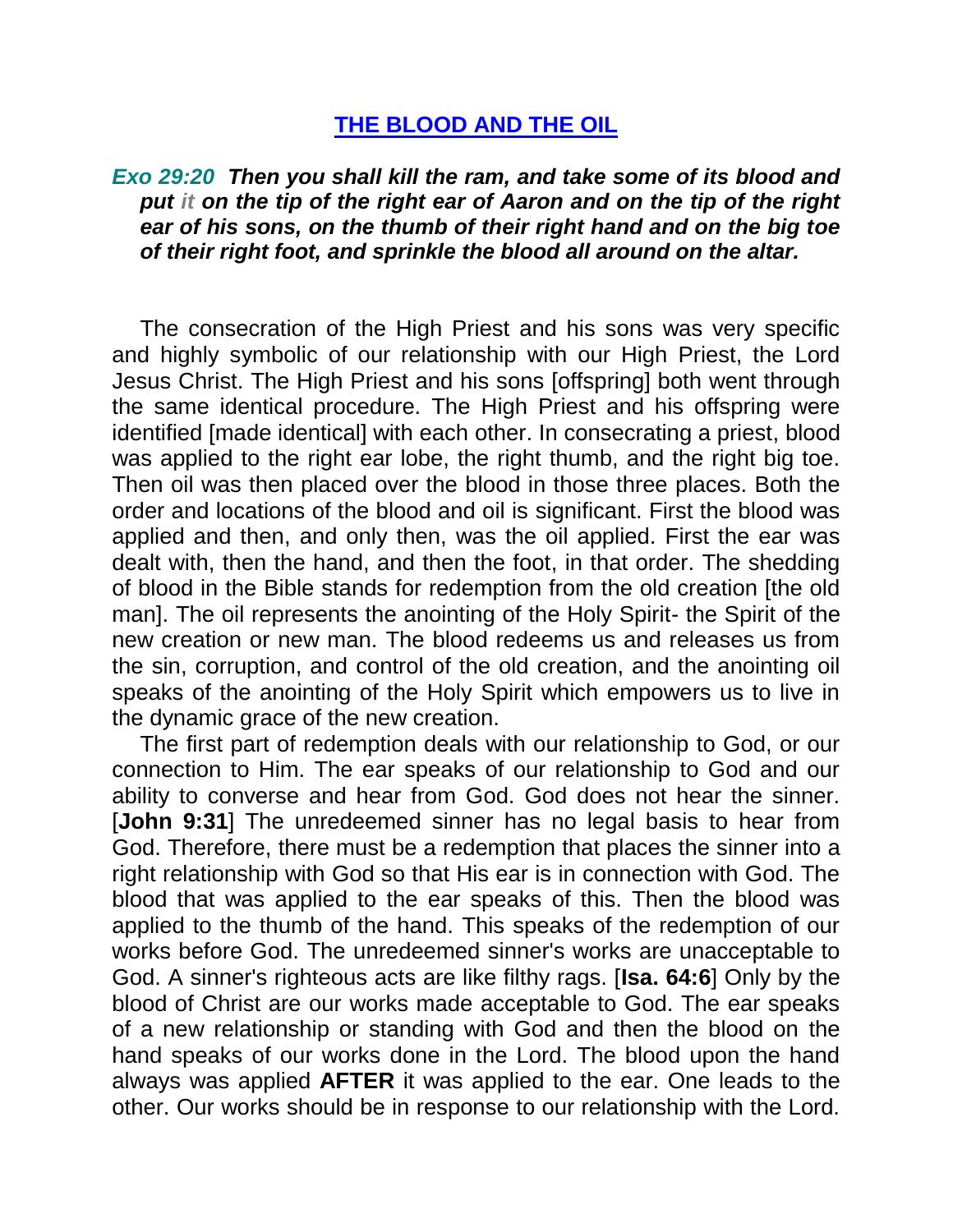After this the blood was applied to the foot. This speaks of redemption of our walk before the Lord. Our walk speaks of our character. We are to walk in love. [**Eph. 5:2**] We are to walk in faith. [**1 Cor. 5:7**] We are to walk in peace. After the blood has been applied to the ear, the hand, then the foot is ready for the blood. Our character or walk in Christ is forged from our relationship with God and our doing the Word. Again, the blood was to remove the sin, corruption, and bondage of the old man or creation. We were redeemed from the futile manner of life of the old man by the blood of Christ. [**1 Pet. 1:18**] The blood of Christ is our legal grounds of emancipation from the alienation from God, our evil works, and corrupted character. We have been redeemed from all evil habits, evil tendencies, and addictions by the precious blood of the Lamb. As offspring of our High Priest Jesus Christ, we as priests have been redeemed and have had the blood applied to our ear, hand, and foot. Through the offering up and death of Jesus Christ and through His shed blood we have legal freedom from the old man, from sins, from bondages, and all else that plagued us from the fall. Once the blood was applied then the oil was applied.

The oil speaks of something different than the blood. The blood was release from the old, but the oil brings us into the power of the new. The anointing of the Holy Spirit opens up our ears to hear from God daily. It is the anointing that teaches us all things. [**1 John 2:27**] The anointing leads us into all truth and into freedom. [**John 16:13, John 8:32**] The anointing upon our spiritual ears is what allows us to really understand the Word of God. It is also the anointing of God that empowers our hands to do the works of Christ. The believer's works should come from the power of the Holy Spirit. Lastly, the anointing empowers our walk before the Lord and enables us to walk in faith, love, peace, and purity.

It is vital to understand this ceremony of consecration of priests for us to walk as priests before the Lord. We must place our faith in the blood that **has already been applied** to us which has legally freed us from the old man and his bondages, habits, and addictions. It has been applied, but the manifestation of its effective work can only seen in manifestation when we exercise our faith in it. How often Christians confess they are bound to this habit or this thing or that thing. God says we have been redeemed from our old man and the vain way of life we lived. [**1 Peter 1:18**] This redemption or freedom was purchased by the blood of Jesus.